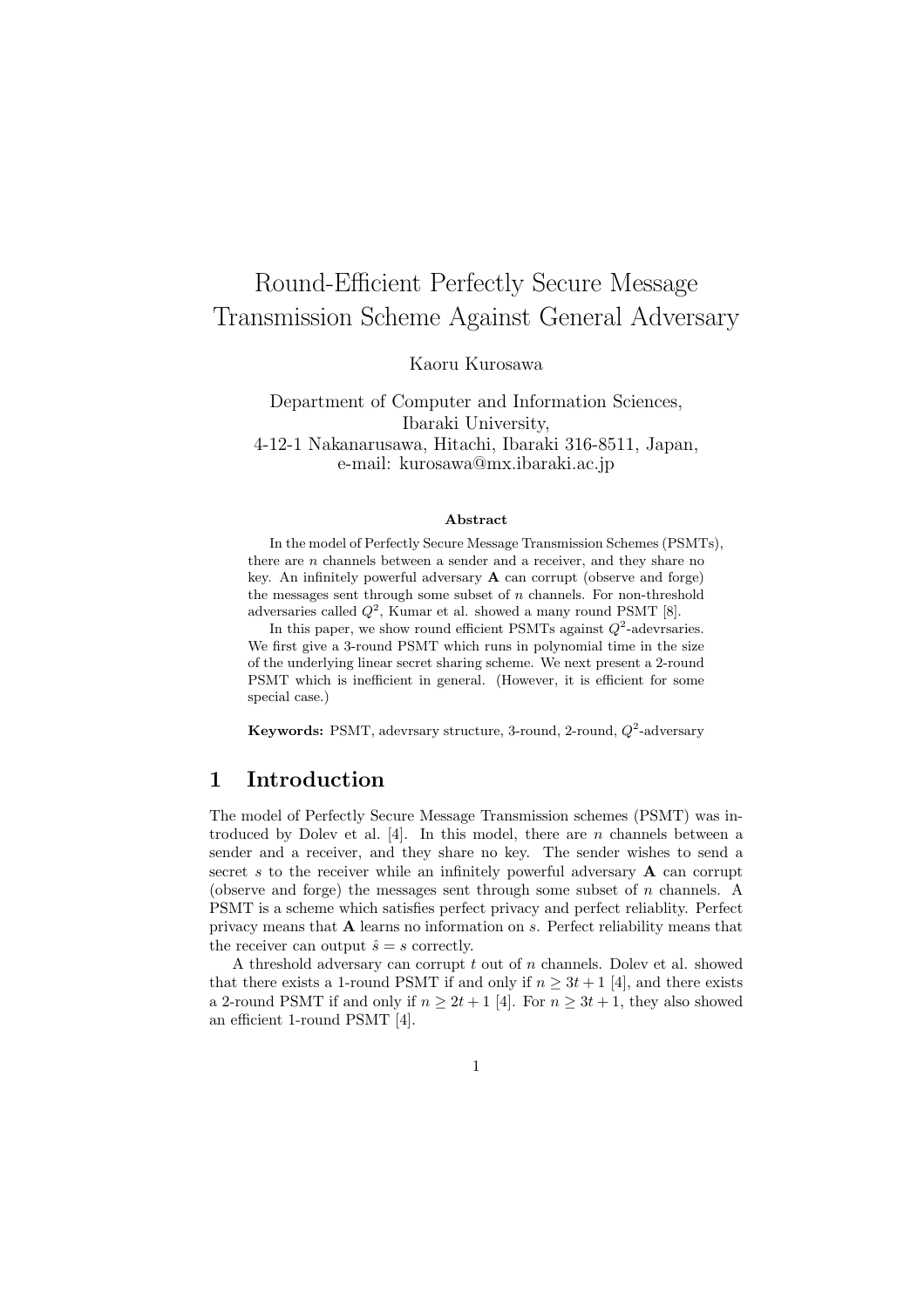For  $n = 2t + 1$ , on the other hand, Srinathan et al. showed that *n* is a lower bound on the transmission rate of 2-round PSMT [12]. After the works of [11, 1], Kurosawa and Suzuki [9] gave a polynomial-time 2-round PSMT with the transmission rate  $O(n)$ .

On the other hand, a non-threshold adversary **A** is characterized by an adversary structure  $\Gamma$  which is the family of subsets of *n* channels that **A** can corrupt. Γ is said to be *Q*<sup>2</sup> if

$$
(B_i \cup B_j) \neq \{1, \cdots, n\}
$$

for any  $B_i, B_j \in \Gamma$ , and  $Q^3$  if

$$
(B_h \cup B_i \cup B_j) \neq \{1, \cdots, n\}
$$

for any  $B_h, B_i, B_j \in \Gamma$  [6]. We say that an adversary **A** is  $Q^2$  if the  $\Gamma$  is  $Q^2$ , and **A** is  $Q^3$  if the  $\Gamma$  is  $Q^3$ . We also define the maximal adversary structure  $\Gamma^+$ as follows.

 $\Gamma^+ = \{ B \mid B \in \Gamma \text{ and } B' \notin \Gamma \text{ for any } B' \supset B \}.$ 

Desmedt et al. showed that a 1-round PSMT exists if and only if an adversary  $\bf{A}$  is  $Q^3$  [5]. However, their scheme was inefficient. Kurosawa showed an efficient 1-round PSMT which runs in polynomial time in the size of the underlying linear secret sharing scheme [10].

Kumar et al. showed a *many* round PSMT against *Q*<sup>2</sup> -adversaries [8].

In this paper, we show round-efficient PSMTs against  $Q^2$ -adversaries. We first give a 3-round PSMT which runs in polynomial time in the size of the underlying linear secret sharing scheme. We next present a 2-round PSMT which is inefficient in general. (However, it is efficient if *|*Γ <sup>+</sup>*|* is small.) Our first scheme is based on the verifiable secret sharing scheme of [2, 3], and our second scheme is based on the secret sharing scheme of [7].

We also show how to achieve a reliable broadcast functionality efficiently in this model.

|         | threshold adversary           | non-threshold adversary                |  |
|---------|-------------------------------|----------------------------------------|--|
|         | 1-round $ n \geq 3t + 1$ [4]  | $Q^3$ [5, 10]                          |  |
|         | 2-round $ n \geq 2t+1$ [4, 9] | $\sqrt{Q^2}$ but not poly (this paper) |  |
| 3-round |                               | $Q^2$ and poly<br>(this paper)         |  |

Table 1: Round complexity of PSMT

For  $B \in \{1, \dots, n\}$ ,  $B^c$  denotes the complement of *B*. That is,  $B^c =$  $\{1, \cdots, n\} \setminus B$ .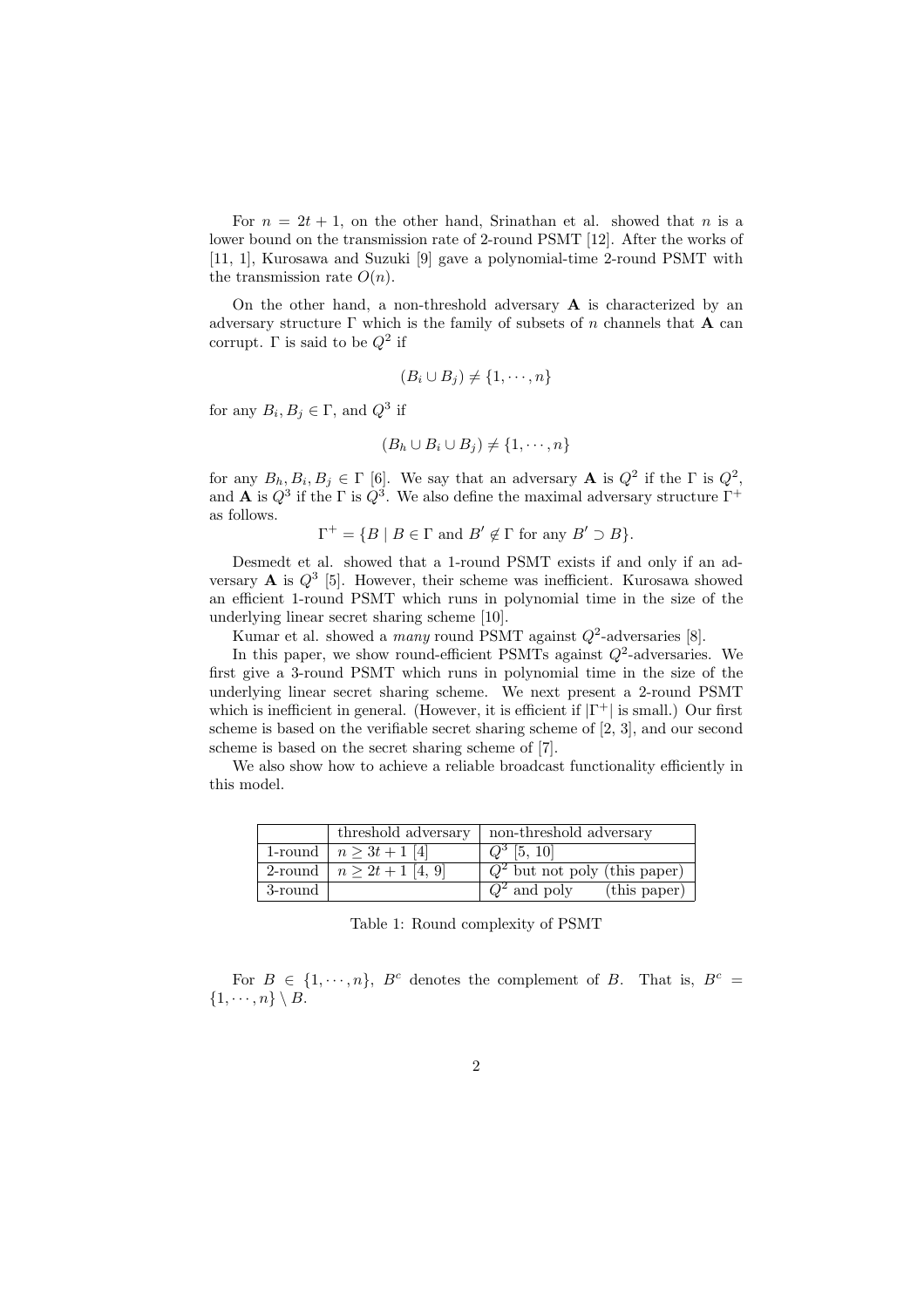|                |      | Kumar et al. $\sqrt{8}$   Our scheme (poly)   Our scheme (not poly) |
|----------------|------|---------------------------------------------------------------------|
| $\#$ of rounds | manv |                                                                     |

Table 2: PSMT against *Q*<sup>2</sup> -adevrsaries

## **2 Preliminaries**

#### **2.1 Secret Sharing Scheme**

In a secret sharing scheme, the dealer distributes a secret *s* to *n* participants  $P = \{P_1, \dots, P_n\}$  in such a way that some subsets of the participants can reconstruct *s* while the other subsets of the participants have no information on *s*. A subset of the participants who can reconstruct *s* is called an access set. The family of access sets is called an access structure.

**Definition 2.1** *An access structure*  $\Sigma$  *is monotone if*  $A \in \Sigma$  *and*  $A' \supseteq A$ *, then*  $A' \in \Sigma$ *.* 

#### **2.2 Linear Secret Sharing Scheme (LSSS)**

A secret sharing scheme for any monotone access structure  $\Sigma$  can be realized by a linear secret sharing scheme (LSSS) (see [7]). Let *M* be an  $\ell \times e$  matrix over a finite field F and  $\psi$  :  $\{1, \dots, \ell\} \rightarrow \{1, \dots, n\}$  be a labeling function, where  $\ell \ge e$ and  $\ell \geq n$ .

#### **Distribution algorithm:**

1. To share a secret  $s \in \mathsf{F}$ , the dealer first chooses a random vector  $\vec{\rho} \in \mathsf{F}^{e-1}$ and computes a vector

$$
\vec{v} = M \times \left(\begin{array}{c} s \\ \vec{\rho} \end{array}\right),\tag{1}
$$

where  $\vec{v} = (v_1, \dots, v_\ell)^T$ .

2. Let

$$
\text{LSSS}(s,\vec{\rho}) = (\text{share}_1, \cdots, \text{share}_n),\tag{2}
$$

where share<sub>*i*</sub> =  $\{v_j | \psi(j) = i\}$ . The dealer gives share<sub>*i*</sub> to  $P_i$  as a share for  $i = 1, \dots, n$ .

**Reconstruction algorithm:** A subset of participants *A* can reconstruct the secret *s* if and only if  $(1, 0, \dots, 0)$  is in the linear span of

$$
M_A = \{ \vec{m}_j \mid \psi(j) \in A \},\
$$

where  $\vec{m}_j$  denots the *j*th row of *M*.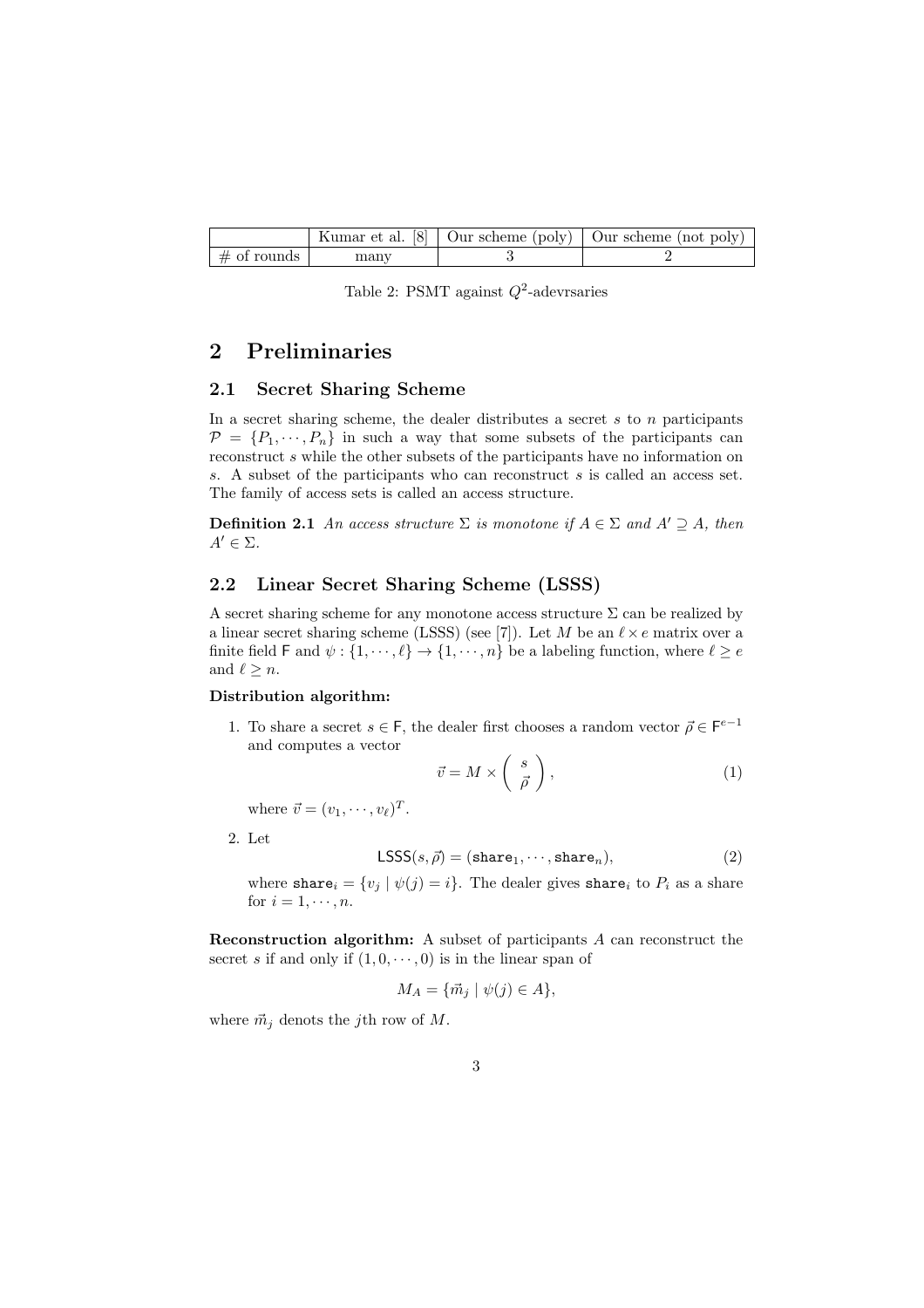**Definition 2.2** *We say that the above* (*M, ψ*) *is a monotone span program which realizes* Σ*.*

The size of the LSSS is defined as *ℓ* which is the total number of field elements that are distributed by the dealer.

### **3 How to Broadcast**

Suppose that there are *n* channels between a sender **S** and a receiver **R**, and there exists a  $Q^2$  adversary **A** who is characterzed by an adversary structure Γ. Here we assume that  $\Sigma = Γ^c$  is monotone. This means that if  $B ∈ Γ$  and  $B' \subseteq B$ , then  $B' \in \Gamma$ .

In this section, we show how to achieve a reliable broadcast functionality efficiently in this model. We say that **S** broadcasts *x* if she sends *x* through all *n* channels. Since **A** corrupts some subset of channels, **R** receives  $x_i$  through channel *i* for  $i = 1, \dots, n$ , where  $x_i = x$  or  $x_i \neq x$ .

It is known that if **A** corrupts *t* out of  $n = 2t + 1$  channels, then **R** can recover *x* by simply taking the majority vote. Hence a naive approach of **R** would be as follows. Let  $\Gamma^+ = \{B_1, B_2, \cdots, B_L\}.$ 

> For  $i = 1, \dots, L$ , do; if  $x_j = x_0$  for some  $x_0$  for all  $j \in B_i^c$ , then output  $x_0$  and stop.

However, this algorithm is very inefficient because *L* is large in general. For exampl, if **A** corrupts *t* out of  $n = 2t + 1$  channels, then  $L = \binom{2t+1}{t}$  which is exponential.

#### **3.1 Proposed Algorithm of Receiver**

Now our algorithm of **R** is as follows.

For  $i = 1, \dots, n$ , do; Let  $C_i = \{j \mid x_j \neq x_i\}.$ If  $C_i \in \Gamma$ , then output  $x_i$  and stop.

This algorithm is very efficient and runs in  $O(n^2T)$ , where *T* denotes the time to check if  $C_i \in \Gamma$ . (See Fig.1.)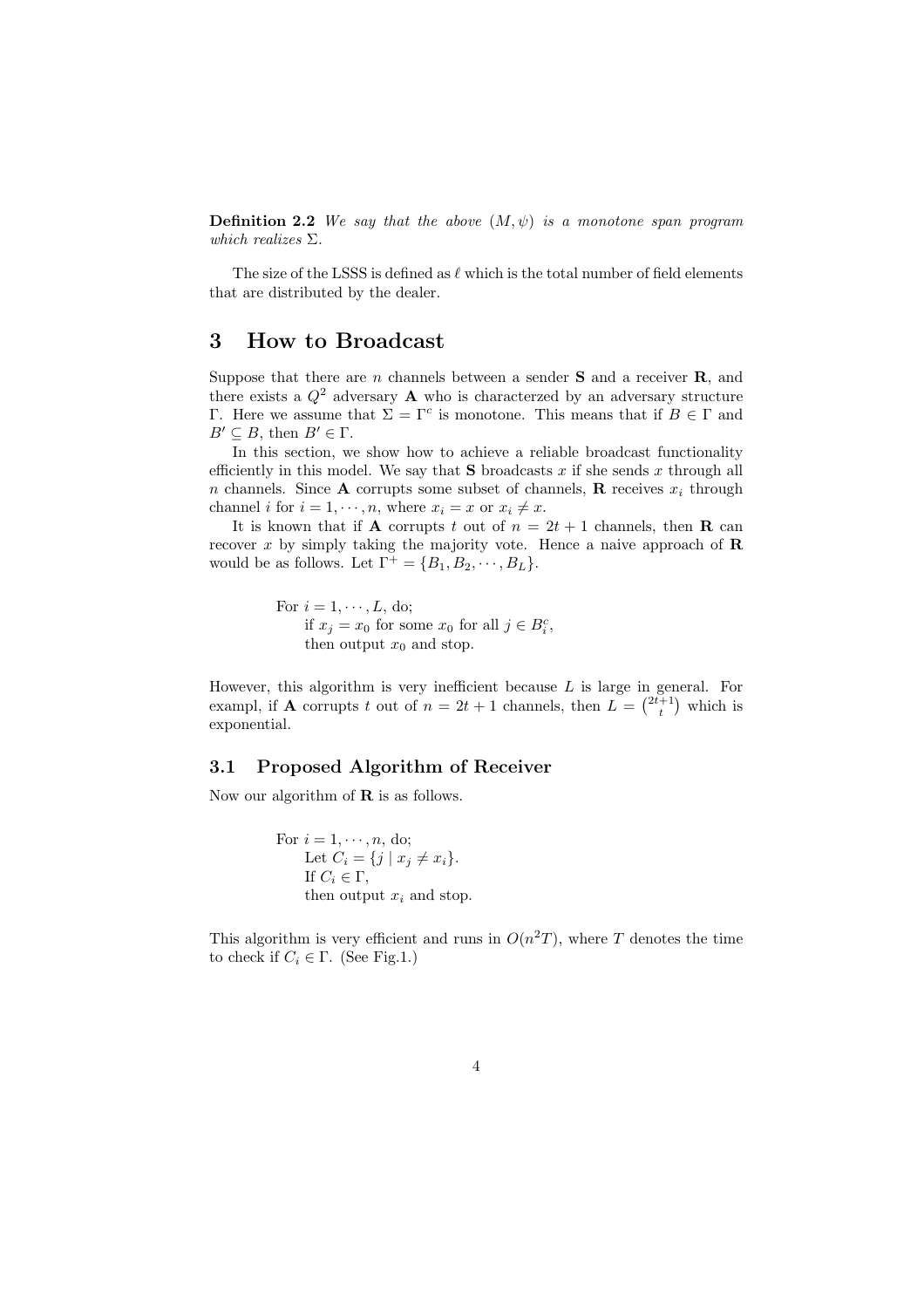

Figure 1: Example of Broadcast, where  $C_1 = \{4, 5\}$ 

#### **3.2 Correctness**

The correctness of our algorithm is given by the following lemmas.

**Lemma 3.1 R** *outputs some*  $x_i$ *.* 

(Proof.) It is enough to show that  $C_i \in \Gamma$  for some *i*. Suppose that **A** corrupts  $B \in \Gamma$ . Then for each  $i \notin B$ ,

 $C_i = B \in \Gamma$ *.* 

This means that the Lemma holds.

**Lemma 3.2** *If*  $B \in \Gamma$ *, then*  $B^c \notin \Gamma$ *. (That is,*  $B^c \in \Sigma$ *.)* 

(Proof.) Suppose that  $B \in \Gamma$ . On the other hand,  $B \cup B^c = \{1, \dots, n\}$ . Therefore  $B^c \notin \Gamma$  because  $\Gamma$  is  $Q^2$ .

Q.E.D.

Q.E.D.

**Lemma 3.3** *If* **R** *outputs*  $x_i$ *, then*  $x_i = x$ *.* 

(Proof.) Suppose that **A** corrupts some  $B \in \Gamma$ . Suppose that **R** outputs  $x_i$ such that  $x_i \neq x$ . Then  $i \in B$  clearly because  $x_i \neq x$ .

On the other hand, we have  $x_j = x$  for all  $j \in B^c$ . Hence if  $j \in B^c$ , then  $x_j = x \neq x_i$ . This means that

$$
C_i = \{ j \mid x_j \neq x_i \} \supseteq B^c,
$$

Therefore we have  $C_i \notin \Gamma$  from Lemma 3.2. However this contradicts to our algorithm of **R**.

Q.E.D.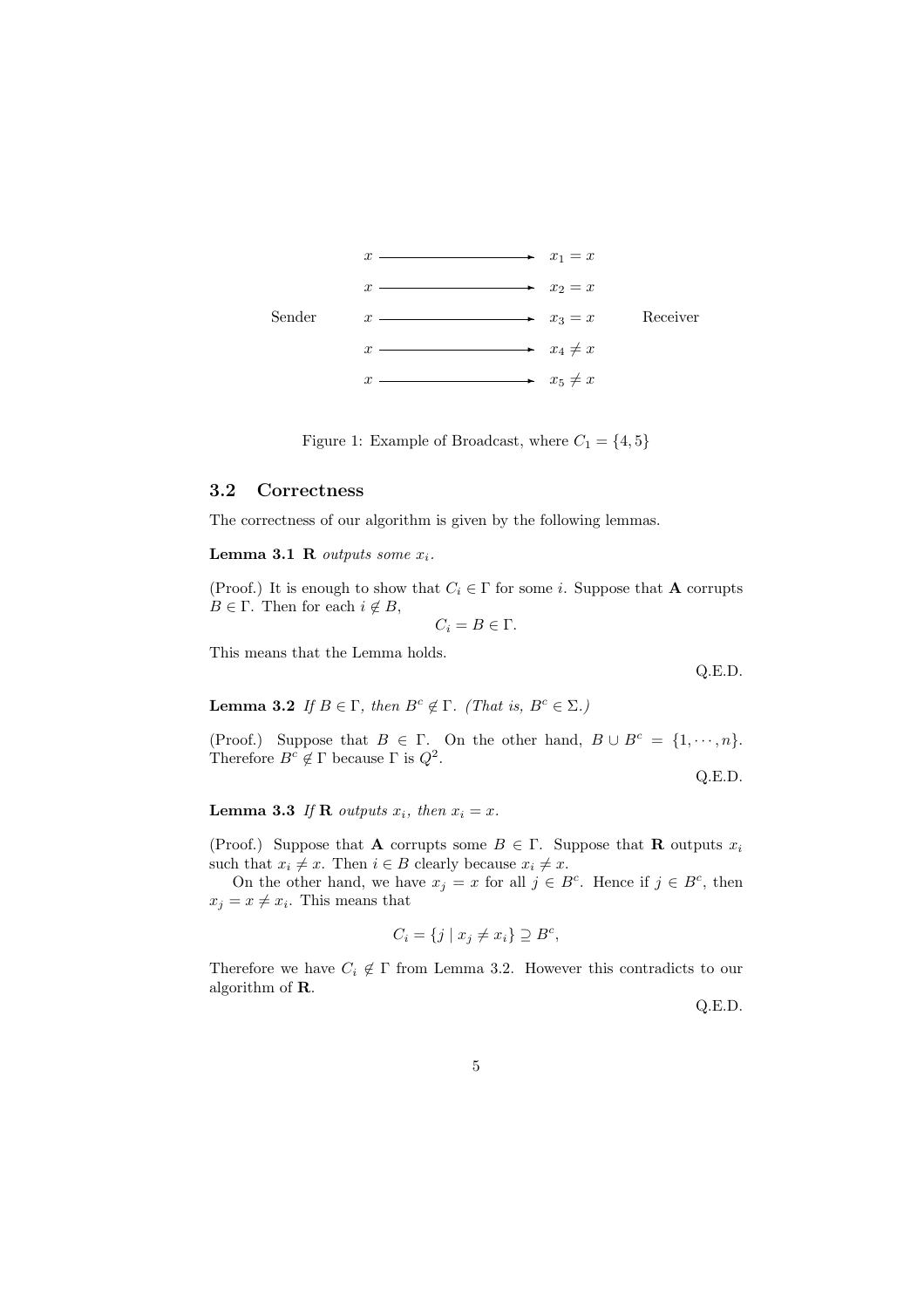## **4 Efficient** 3**-Round PSMT against** *Q*<sup>2</sup> **-Adversary**

In this section, we show a polynomial-time 3-round PSMT against  $Q^2$ -adversary structures Γ. Let  $(M, \psi)$  be a monotone span program which realizes the access structure  $\Sigma = \Gamma^c$ . For simplicity, we assume that  $\ell = n$  and  $\psi(i) = i$  for  $i = 1, \dots, n$ . Hence

$$
M = \left(\begin{array}{c} \vec{m}_1 \\ \vdots \\ \vec{m}_n \end{array}\right)
$$

is an  $n \times e$  matrix over a finite field F. In what follows,  $(\vec{m}, \vec{v}^T)$  denotes the inner product of two vectors  $\vec{m}$  and  $\vec{v}$ , where  $\vec{T}$  denotes transpose.

#### **4.1 Protocol**

**The 1st Round:** For a secret  $s \in F$ , the sender **S** chooses an  $e \times e$  symmetric matrix  $E = \{e_{ij}\}\$  such that  $e_{1,1} = s$  randomly. **S** then computes

$$
\begin{pmatrix} \vec{v}_1 \\ \vdots \\ \vec{v}_n \end{pmatrix} = M \cdot E \tag{3}
$$

and sends  $\vec{v}_i$  through channel *i* for each *i*.

Note that  $(M \cdot E) \cdot M^T$  is a symmetric matrix because E is a symmetric matrix. Hence

$$
(\vec{v}_i, \vec{m}_j^T) = (\vec{v}_j, \vec{m}_i^T). \tag{4}
$$

**The 2nd Round:** Suppose that receiver **R** received  $\vec{v}'_i$  through channel *i* for  $i = 1, \dots, n$ . **R** broadcasts all  $(i, j)$  such that

$$
(\vec{v}'_i, \vec{m}_j^T) \neq (\vec{v}'_j, \vec{m}_i^T).
$$

**The 3rd Round:** For each  $(i, j)$  that **R** broadcast, **S** broadcasts  $b_{ij} = b_{ji}$  such that

$$
b_{ij} = (\vec{v}_i, \vec{m}_j^T) = (\vec{v}_j, \vec{m}_i^T) = b_{ji}.
$$

We say that channel *i* is **bad** if  $(\vec{v}'_i, \vec{m}_j^T) \neq b_{ij}$  for some  $j \neq i$ . Otherwise we say that channel *i* is good. Let BAD be the set of all bad channels, and GOOD be the set of all good channels.

Wlog, let  $GOOD = \{1, \dots, t\}$ . Then **R** reconstructs *s* by applying the reconstruction algorithm of the LSSS to  $v'_{1,1}, \dots, v'_{t,1}$ , where  $\vec{v}'_i = (v'_{i,1}, \dots, v'_{i,e}).$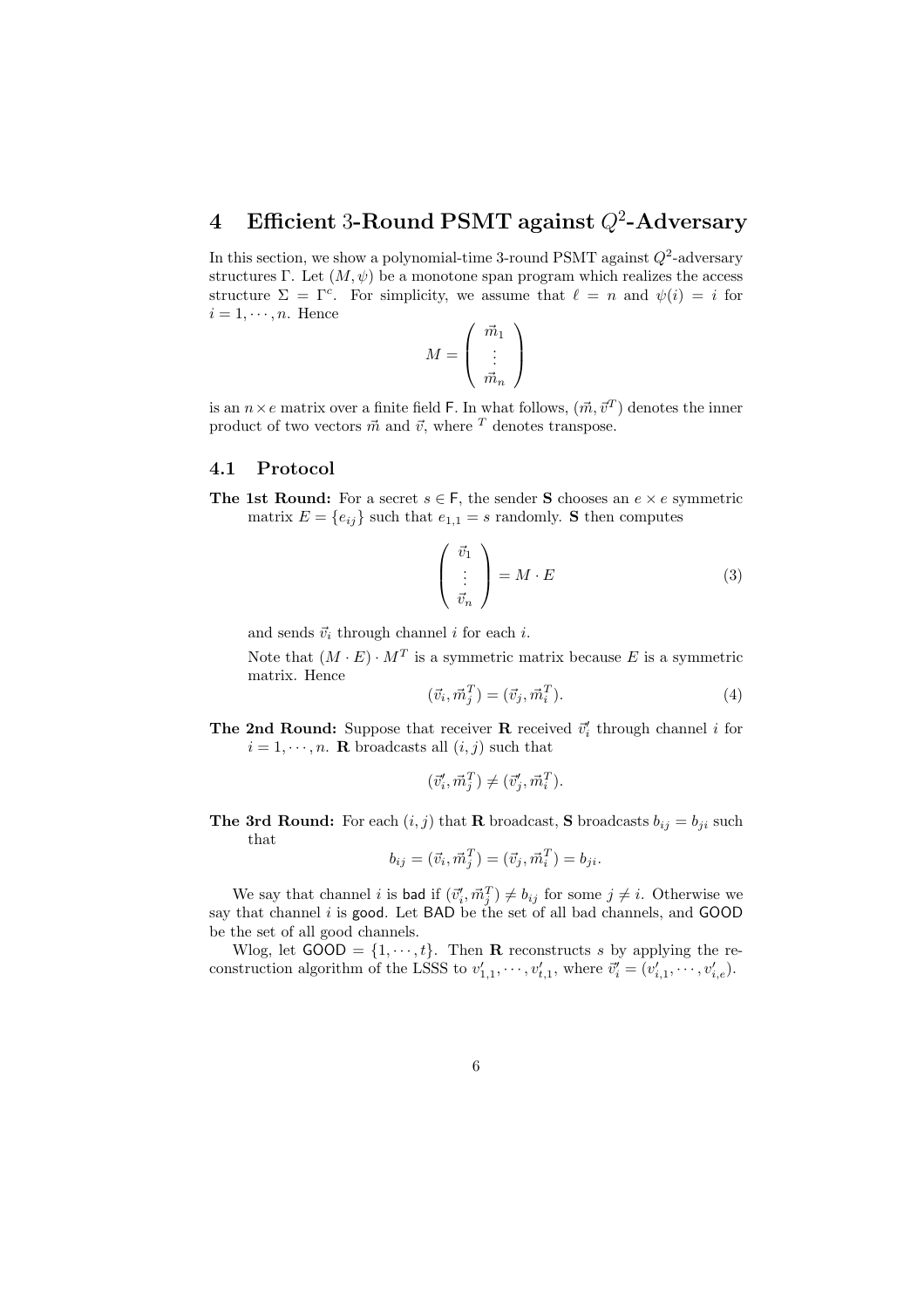

Figure 2: The 1st round of Our 3-Round PSMT

#### **4.2 Security Proofs**

#### **Theorem 4.1** *The above protocol satisfies perfect privacy.*

(Proof.) An adversary **A** can corrupt some subset of channels  $B \in \Gamma$ . Note that *B* is a non-access set of the LSSS. Hence in the 1st round, **A** learns no information on *s*. (Note that only the first element of  $\vec{v}_i$  is related to *s*.)

If **R** broadcasts  $(i, j)$  in the 2nd round, then **A** corrupted channel *i* or channel *j*. Hence **A** already knows the value of

$$
b_{ij} = (\vec{v}_i, \vec{m}_j^T) = (\vec{v}_j, \vec{m}_i^T).
$$

Hence **A** gains no information in the 3rd round even if **S** broadcasts  $b_{ij}$ . Thus **A** learns no information on *s*.

Q.E.D. Suppose that an adversary **A** corrupts  $B \in \Gamma$ .

**Lemma 4.1** *B<sup>c</sup> is an access set of the LSSS.*

(Proof.) From Lemma 3.2.

Q.E.D.

**Lemma 4.2**  $B^c \subseteq$  GOOD. Hence GOOD *is also an access set of the LSSS*.

(Proof.) If channel *i* is bad, then it is clear that  $i \in B$ . This means that  $\mathsf{BAD}\subseteq B.$  Therefore

$$
\mathsf{GOOD} = \mathsf{BAD}^c \supset B^c.
$$

Hence GOOD is an access set of the LSSS from Lemma 4.1.

Q.E.D.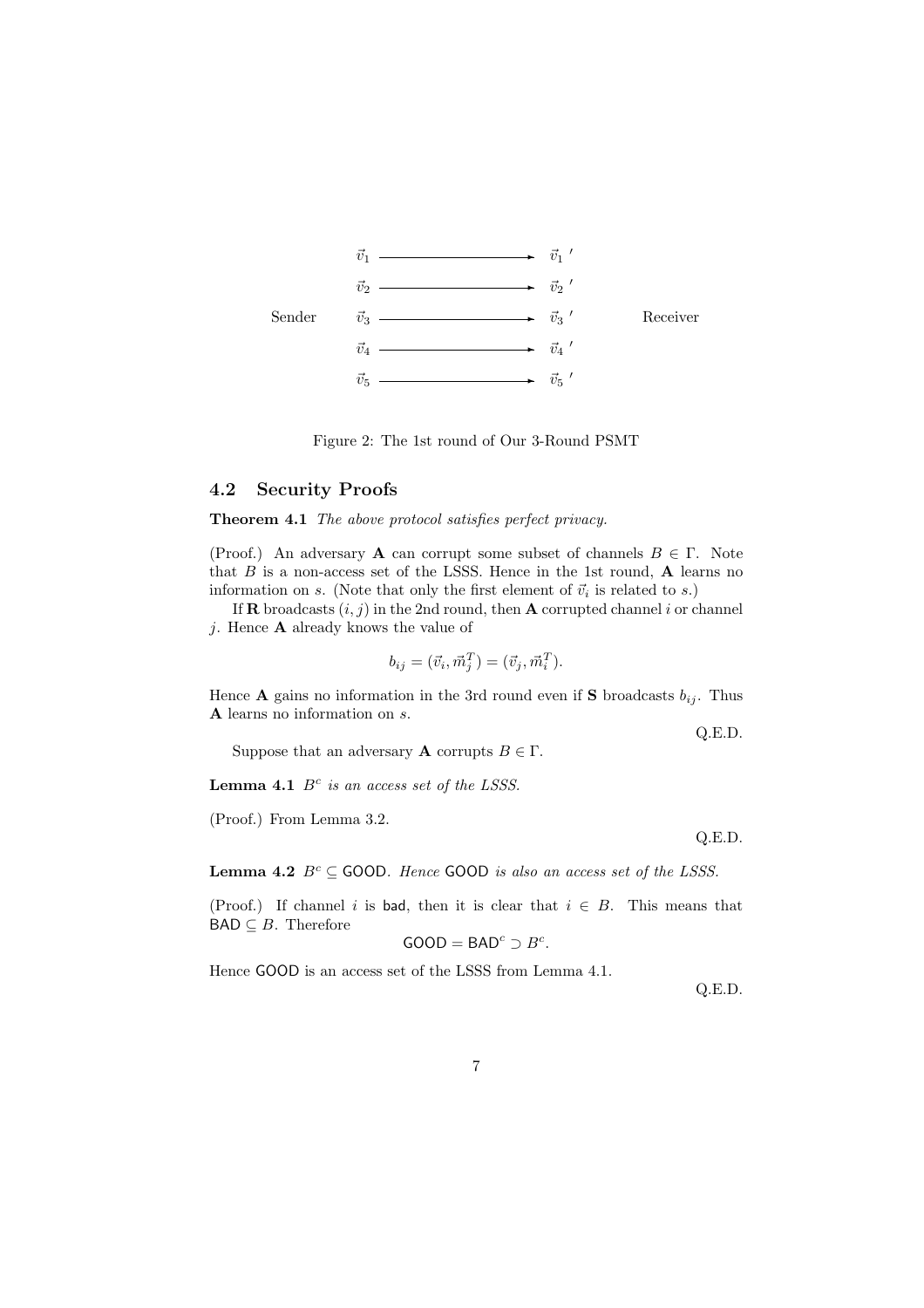**Lemma 4.3** *For any pair of good channels i and j, it holds that*

$$
(\vec{v}'_i, \vec{m}_j^T) = (\vec{v}'_j, \vec{m}_i^T).
$$

(Proof.) Suppose that there exist a pair of good channels *i* and *j* such that the above equation does not hold. Then **R** broadcasts the  $(i, j)$ , and **S** broadcasts  $b_{ij} = b_{ji}$ . This means that  $b_{ij} \neq (\vec{v}'_i, \vec{m}_j^T)$  or  $b_{ji} \neq (\vec{v}'_j, \vec{m}_i^T)$ . Hence channel i is bad or channel *j* is bad. This is a contradiction.

Q.E.D.

**Lemma 4.4** *Without loss of generality, assume that*  $\text{GOOD} = \{1, \dots, t\}$ *. Then there exists a vector*  $\vec{x} = (s', \vec{\rho}')$  *such that* 

$$
(v'_{1,1}, \cdots, v'_{t,1})^T = M_0 \cdot \vec{x}^T,
$$

*where*

$$
M_0 = \left(\begin{array}{c} \vec{m}_1 \\ \vdots \\ \vec{m}_t \end{array}\right).
$$

*That is,*  $(v'_{1,1}, \dots, v'_{t,1})$  *is a share vector of the LSSS with*  $M_0$ .

(Proof.) From Lemma 4.3, there exists  $a_{ij}$  such that

$$
(\vec{m}_i, \vec{v}_j^T) = (\vec{v}_i', \vec{m}_j^T) = a_{ij}
$$

for any  $(i, j)$  such that  $i \in$  GOOD and  $j \in$  GOOD. Let  $U_0 = \{a_{i,j}\}\$ be a  $t \times t$ symmetric matrix. Then  $U_0$  can be written as

$$
U_0 = M_0 \cdot V_0 = V_0^T \cdot M_0^T,
$$

where  $V_0 = [\vec{v}_1^{\prime T}, \cdots, \vec{v}_t^{\prime T}].$ 

On the other hand, GOOD is an access set from Lemma 4.2. Therefore there exists a vector  $\vec{\alpha}_0$  such that  $\vec{\alpha}_0 \cdot M_0 = (1, 0, \dots, 0)$ . Hence

$$
\vec{\alpha}_0 \cdot U_0 = \vec{\alpha}_0 \cdot M_0 \cdot V_0 = (1, 0, \cdots, 0) \cdot V_0 = (v'_{1,1}, \cdots, v'_{t,1})
$$

Now

$$
\vec{\alpha}_0 \cdot U_0 = \vec{\alpha}_0 \cdot V_0^T \cdot M_0^T = \vec{x} \cdot M_0^T
$$

where  $\vec{x} = \vec{\alpha}_0 \cdot V_0^T$ . Therefore,

$$
(v'_{1,1}, \cdots, v'_{t,1}) = \vec{x} \cdot M_0^T.
$$

Q.E.D.

**Theorem 4.2** *The above protocol satisfies perfect reliability.*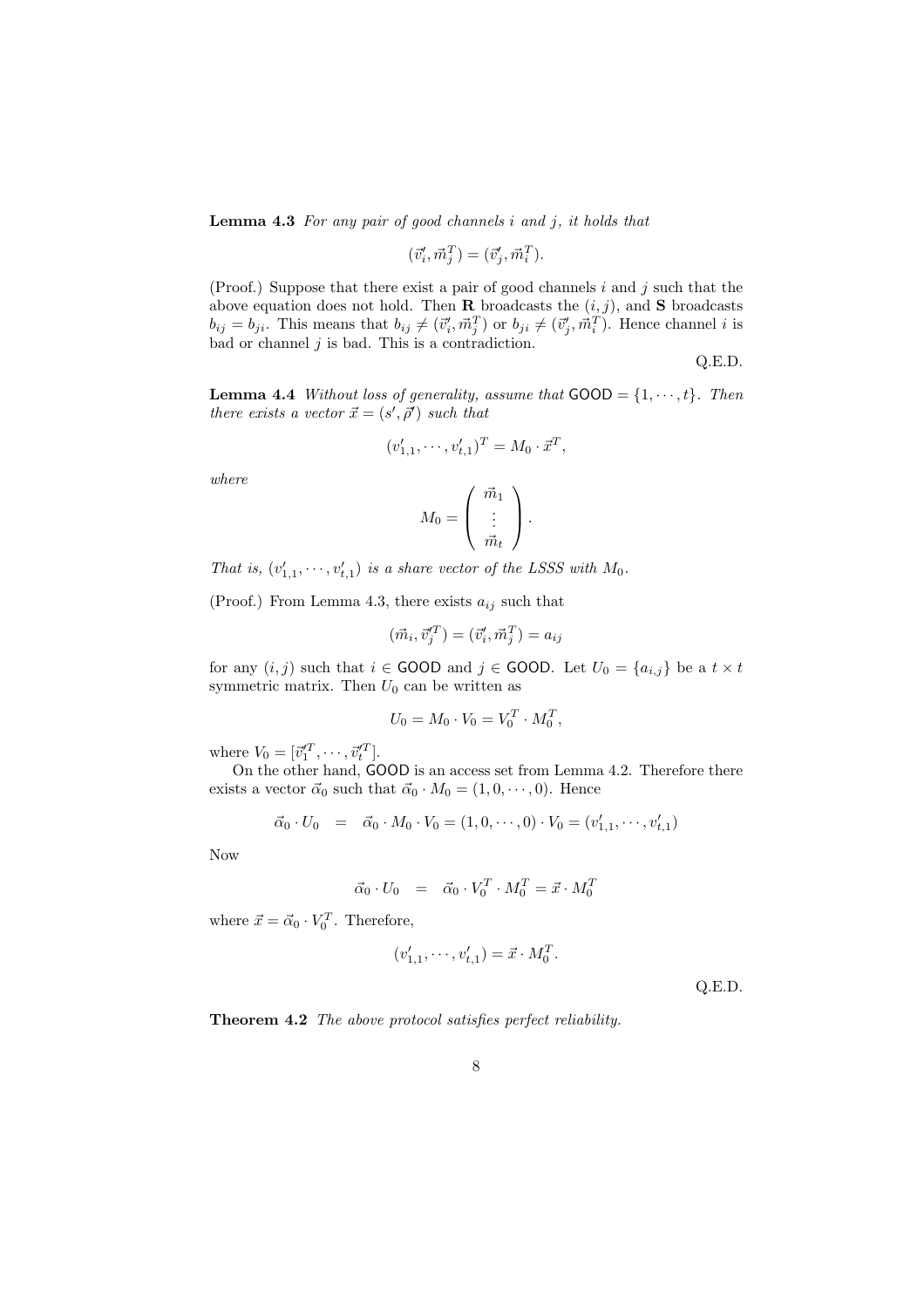(Proof.) The receiver **R** received  $\vec{v}'_i = (v'_{i,1}, \dots, v'_{i,e})$  through channel *i* for  $i = 1, \dots, n$ . Suppose that an adversary **A** corrupts  $B \in \Gamma$ . Wlog, let  $B^c =$  $\{1, \dots, k\}$ . Then it is clear that  $\vec{v}'_i = \vec{v}_i$  for  $i = 1, \dots k$ . Hence the original secret *s* is obtained if we apply the reconstruction algorithm of the LSSS to  $(v'_{1,1}, \dots, v'_{k,1})$  from Lemma 4.1.

On the other hand,  $B^c \subseteq$  GOOD from Lemma 4.3. Hence, wlog, let GOOD =  $\{1, \dots, t\}$ , where  $t \geq k$ . Suppose that *s*' is obtained by applying the reconstruction algorithm of the LSSS to  $(v'_{1,1}, \dots, v'_{t,1})$ . Then it must be that  $s' = s$ because  $B^c \subseteq$  GOOD. Hence **R** can compute *s* correctly.

Q.E.D.

#### **4.3 Efficiency**

In the 1st round, the sender sends *ℓ · e* field elements. (Remember that *M* is an  $\ell \times e$  matrix.) In the 2nd round, the receiver sends  $O(\ell^2 n)$  elements of  $Z_{\ell}$ . In the 3rd round, the sender sends  $O(\ell^2 n)$  field elements.

It is easy to see that the sender and the receiver run in polynomial time in the size of the LSSS (which is *ℓ*).

## **5** 2**-Round PSMT against** *Q*<sup>2</sup> **-Adversary**

In this section, we show a 2-round PSMT for  $Q^2$ -adversaries. It is inefficient in general. However, it is efficient if  $L = |\Gamma^+|$  is small, where  $\Gamma^+$  =  ${B_1, B_2, \dots, B_L}$  is the maximal adversary structure (such that  $\Gamma$  is  $Q^2$ ).

#### **5.1 Protocol**

Let  $s \in \mathsf{F}$  be a secret of the sender **S**. Let  $\mathsf{OK}$  be  $\emptyset$ .

- **The 1st Round:** For  $i = 1, \dots, L$ , **R** chooses  $r_i \in F$  randomly, and sends  $r_i$ through all channels belonging to  $B_i^c$ . (In other words, **R** broadcasts  $r_i$ over  $B_i^c$ .)
- **The 2nd Round:** 1. For  $i = 1, \dots, L$ , **S** adds *i* to OK if she received some identical  $r'_i$  through all channels belonging to  $B_i^c$ .
	- 2. **S** computes  $c = s + \sum_{i \in \mathsf{OK}} r'_i$ .
	- 3. **S** broadcasts *c* and OK.

Finally **R** computes  $\hat{s}$  such that

$$
\hat{s} = c - \sum_{i \in \mathsf{OK}} r_i.
$$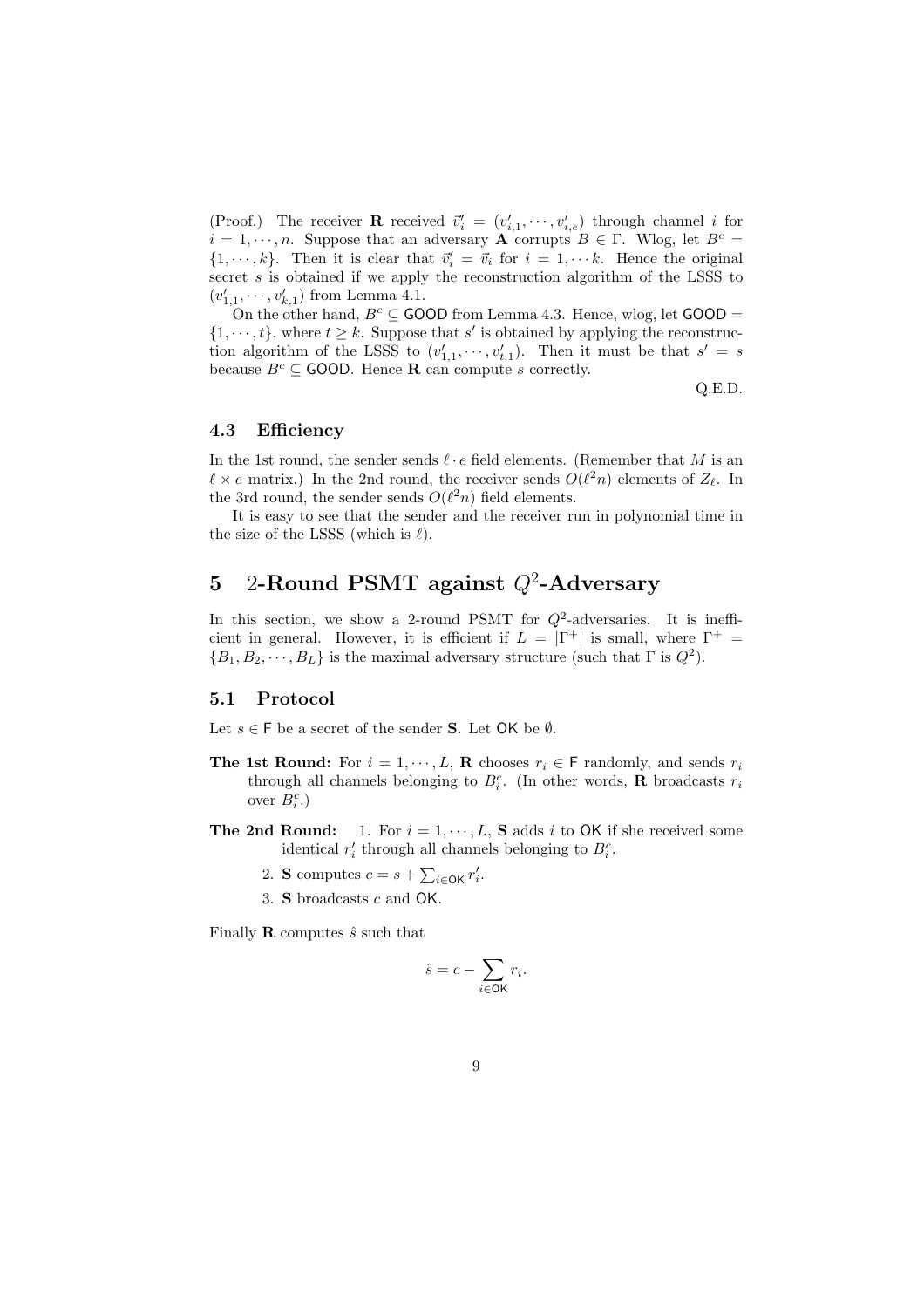

Figure 3: The 1st round of the proposed 2-Round PSMT, where  $B_1 = \{1, 2\}$ 

#### **5.2 Security Proofs**

**Theorem 5.1** *The above protocol satisfies perfect privacy.*

(Proof.) Suppose that an adversary **A** corrupted  $B_i \in \Gamma$ . Then **A** does not know  $r_j$  because **R** sent  $r_j$  through all channels belonging to  $B_j^c$ . Further **S** receives *r*<sup>*j*</sup> correctly through all channels belonging to  $B_j^c$ . Hence  $j \in \text{OK}$ . Therefore **S** learns no information on  $s$  from  $c$  because  $r_j$  works as the one-time pad.

Q.E.D.

#### **Theorem 5.2** *The above protocol satisfies perfect reliability.*

(Proof.) We show that  $r'_i = r_i$  if  $i \in \mathsf{OK}$ . Suppose that an adversary **A** corrupted  $B_j \in \Gamma$ . Then there exists some channel *k* such that  $k \in B_i^c \setminus B_j$  because  $\Gamma$  is  $Q^2$ . This means that **S** receives  $r_i$  correctly through the channel *k*.

Hence if  $i \in \mathsf{OK}$ , then it must be that **S** received  $r_i$  correctly through all channels belonging to  $B_i^c$ . Therefore  $r'_i = r_i$  if  $i \in \mathsf{OK}$ . It implies that **R** computes *s* correctly.

Q.E.D.

#### **5.3 Efficiency**

In the 1st round, the receiver sends *O*(*nL*) field elements. In the 2nd round, the sender sends  $O(n)$  field elements and  $O(nL)$  elements of  $Z_L$ .

#### **References**

[1] S.Agarwal, R.Cramer and R.de Haan: Asymptotically Optimal Two-Round Perfectly Secure Message Transmission. CRYPTO 2006: pp.394–408 (2006)